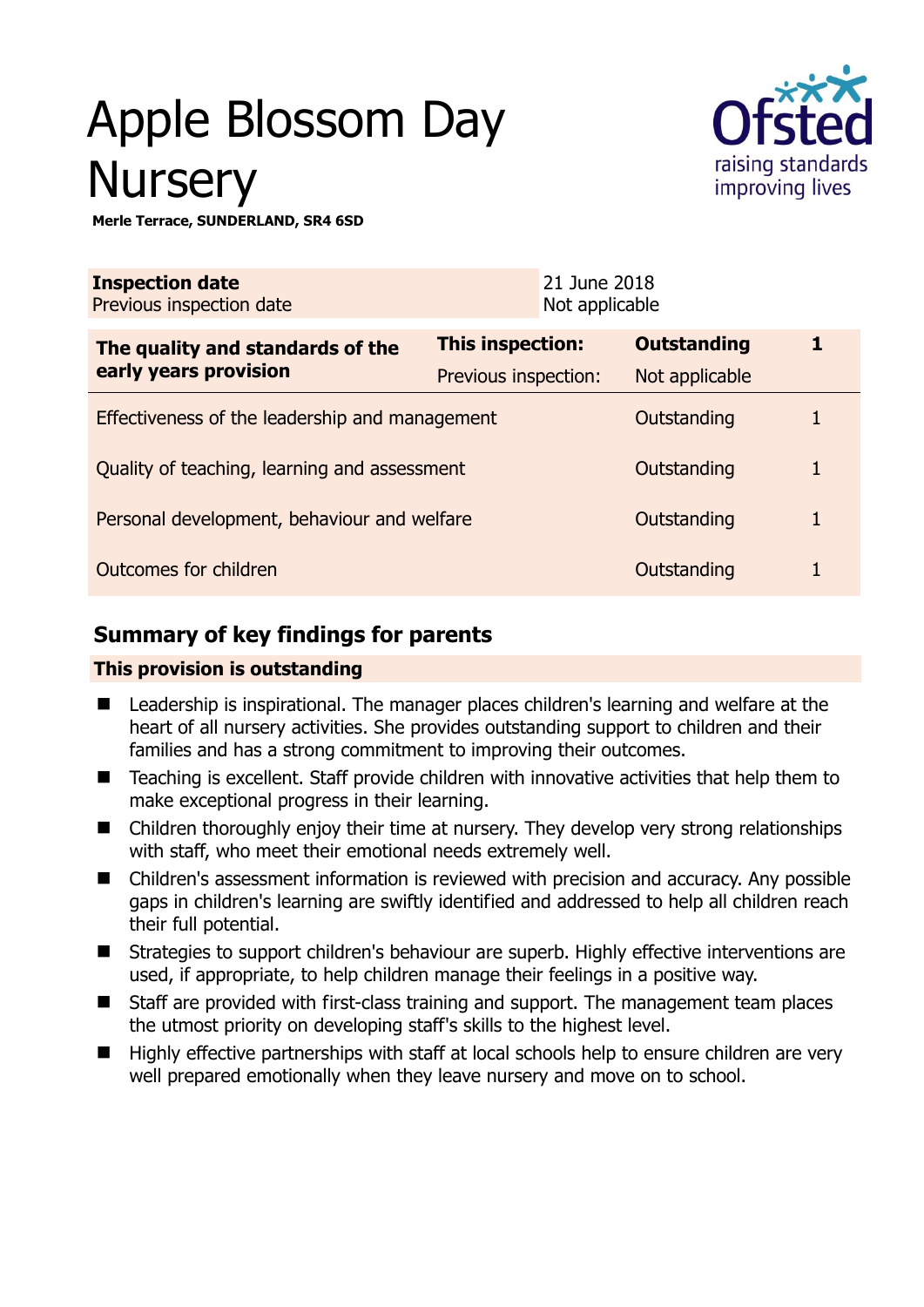# **What the setting needs to do to improve further**

## **To further improve the quality of the early years provision the provider should:**

■ enhance the outstanding provision and implement the excellent improvement plans to provide even more inspiring learning opportunities for children who prefer to learn outdoors and monitor the impact this has on their outcomes.

## **Inspection activities**

- The inspector observed the quality of teaching during activities indoors and outdoors and assessed the impact this had on children's learning.
- The inspector spoke with staff and children during the inspection.
- The inspector completed a joint observation with the nursery manager.
- The inspector held a meeting with the nursery manager and area manager. She looked at relevant documentation and evidence of the suitability of staff working in the nursery.
- The inspector spoke to parents during the inspection and took account of their views.

## **Inspector**

Nicola Jones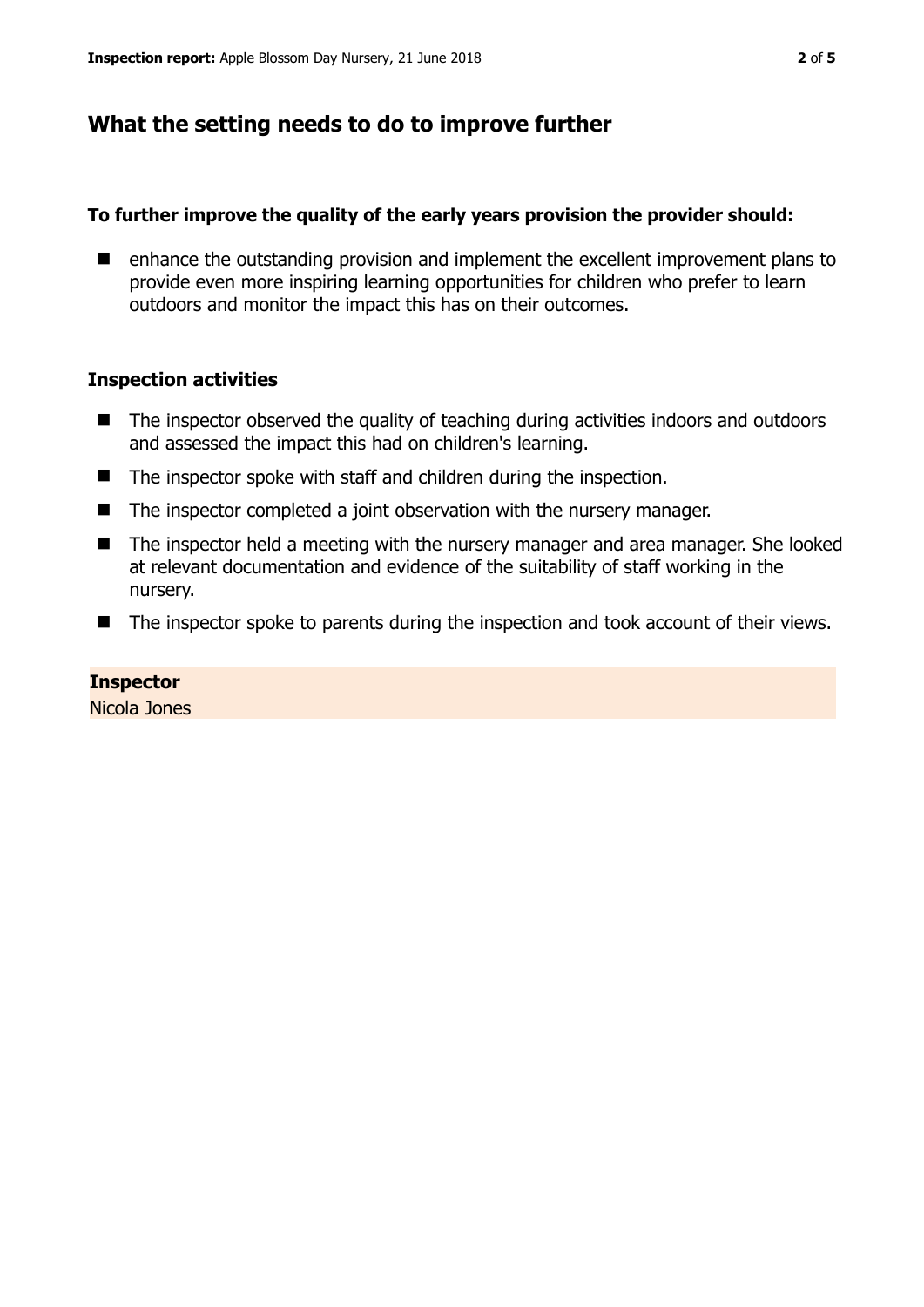## **Inspection findings**

### **Effectiveness of the leadership and management is outstanding**

Safeguarding is effective. All staff are trained to identify and support children who may be at risk of harm. They know who to contact should they need to report any concerns about a child's welfare. The nursery environment is secure. Children play indoors and outdoors safely, closely supervised by staff. The manager monitors the educational activities provided for children, exceptionally well. She has a deep understanding of how children learn through play and ensures all experiences provided are highly effective in meeting children's individual learning needs. Self-evaluation is excellent. The manager continually strives to improve the nursery. Plans for future development are incisive, taking account of the views of parents, children and staff. Together with her staff team, the manager has identified the need to provide even more learning opportunities, especially for children who like to play outdoors. Although, they have not yet fully implemented these plans.

### **Quality of teaching, learning and assessment is outstanding**

Overall, staff are highly qualified early years practitioners. They have excellent knowledge of how children learn and develop and engage them extremely well in rich and stimulating activities. Staff plan highly imaginative experiences to help children develop the small muscles in their fingers and hands. For example, they provided children with large colanders to push plastic straws through the holes. Staff recognised when some children completed this with ease. They immediately presented them with pipe cleaners to push into colanders with smaller holes instead. This helps to motivate children even further and provides optimal challenge. Parents are delighted with the quality of the learning and care provided for their children. They say how amazing it is and how they love to receive updates on their children's progress by looking at examples of their children's learning.

## **Personal development, behaviour and welfare are outstanding**

A highly stimulating environment is provided for children. They engage deeply in activities staff plan for them, focused strongly on their interests and stage of development. Superb opportunities are provided for children to keep themselves safe and to manage their own risks. For example, staff supervise children extremely well when they cut their own fruit at mealtimes. Children's health, welfare and well-being are given utmost priority. Staff work exceptionally well with other professionals, who may be involved with children, to ensure children receive consistent care to manage any specific needs they may have.

#### **Outcomes for children are outstanding**

Children, including those in receipt of funding, demonstrate superior skills for their age. They make high rates of progress and are extremely well prepared for school, when the time comes. Children's literacy and mathematics skills are developing particularly well. They count confidently beyond 10 and recognise many letters and the sounds they represent. Children are highly motivated, enthusiastic learners. They move their bodies energetically and join in with the words when they sing action songs.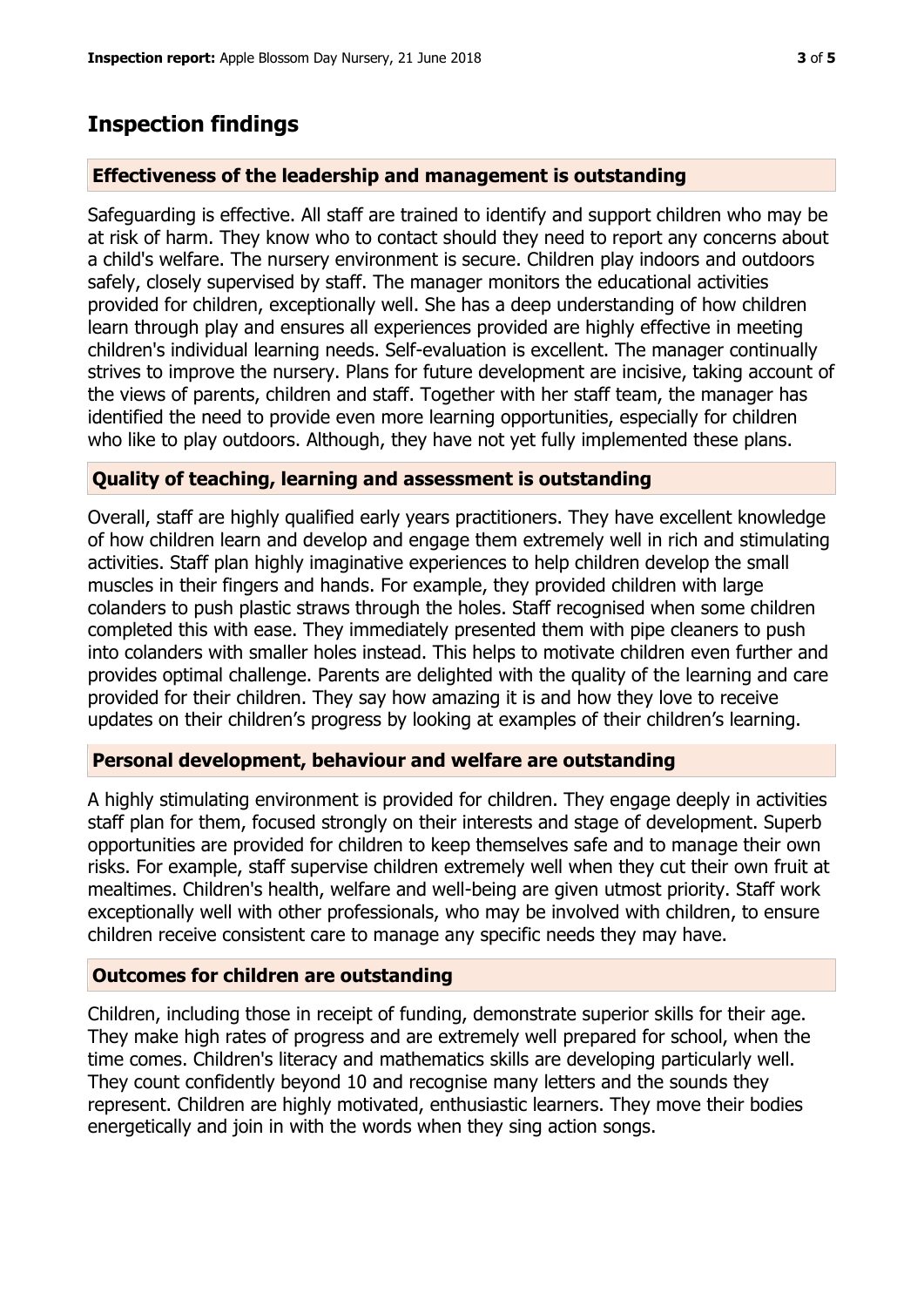# **Setting details**

| Unique reference number                             | EY535852                                               |  |  |
|-----------------------------------------------------|--------------------------------------------------------|--|--|
| <b>Local authority</b>                              | Sunderland                                             |  |  |
| <b>Inspection number</b>                            | 1054118                                                |  |  |
| <b>Type of provision</b>                            | Full-time provision                                    |  |  |
| Day care type                                       | Childcare - Non-Domestic                               |  |  |
| <b>Registers</b>                                    | Early Years Register, Compulsory Childcare<br>Register |  |  |
| Age range of children                               | $0 - 3$                                                |  |  |
| <b>Total number of places</b>                       | 14                                                     |  |  |
| Number of children on roll                          | 32                                                     |  |  |
| Name of registered person                           | Apple Blossom Childcare Limited                        |  |  |
| <b>Registered person unique</b><br>reference number | RP529026                                               |  |  |
| Date of previous inspection                         | Not applicable                                         |  |  |
| <b>Telephone number</b>                             | 07879813311                                            |  |  |

Apple Blossom Day Nursery registered in 2016. The nursery employs three members of childcare staff. Of these, two hold appropriate early years qualifications at level 3 or higher, including one with early years professional status. The nursery opens from Monday to Friday all year round. Sessions are from 7.30am until 6pm. The nursery receives funding to provide free early education for two- and three-year-old children.

This inspection was carried out by Ofsted under sections 49 and 50 of the Childcare Act 2006 on the quality and standards of provision that is registered on the Early Years Register. The registered person must ensure that this provision complies with the statutory framework for children's learning, development and care, known as the early years foundation stage.

Any complaints about the inspection or the report should be made following the procedures set out in the guidance 'Complaints procedure: raising concerns and making complaints about Ofsted', which is available from Ofsted's website: www.gov.uk/government/organisations/ofsted. If you would like Ofsted to send you a copy of the guidance, please telephone 0300 123 4234, or email enquiries@ofsted.gov.uk.